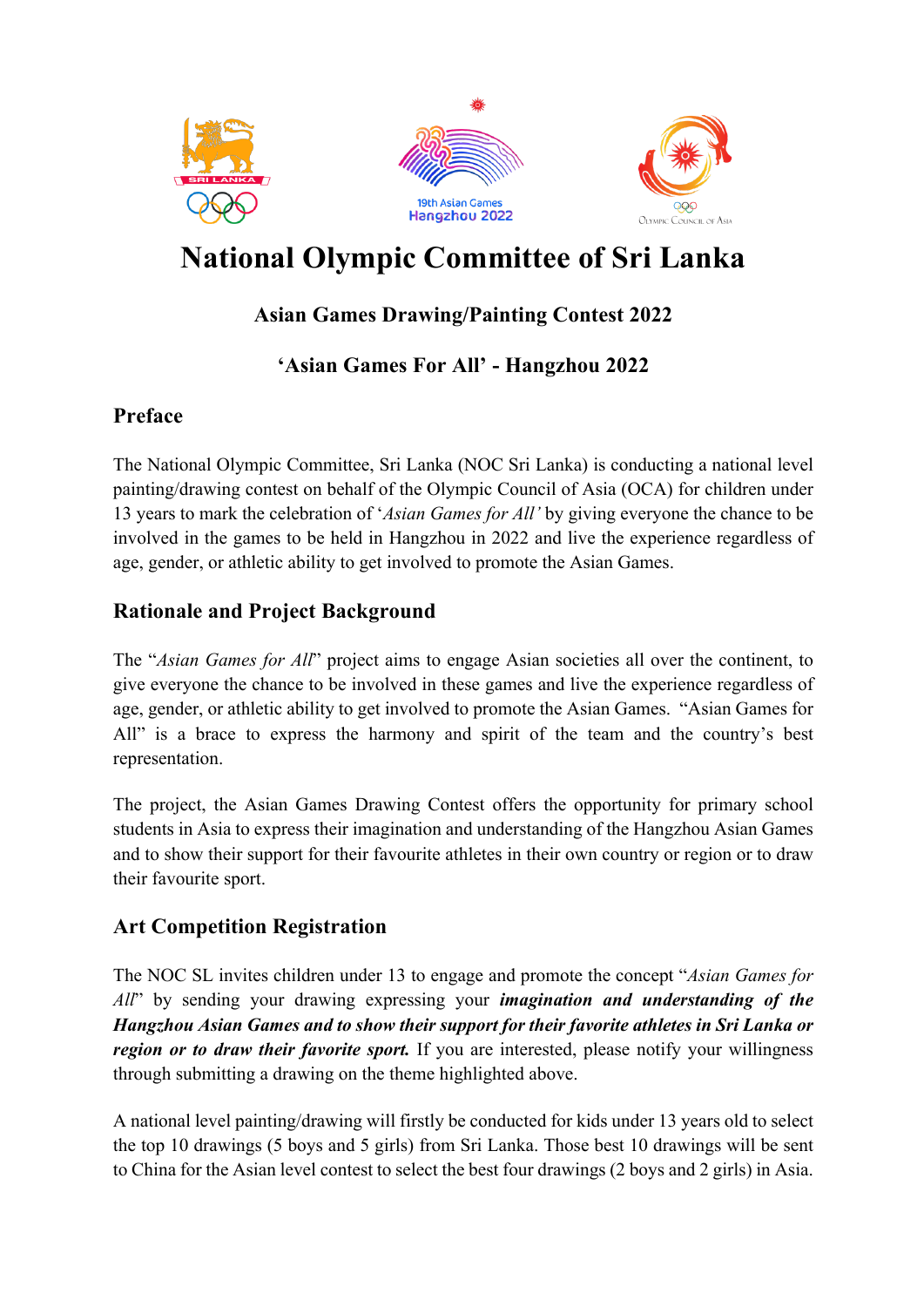## **Eligibility**

Children who are 13 years and below on March 31, 2022. That means child should be born after March 31, 2009.





Interested candidates are encouraged to register online via **https://forms.gle/3ouBJu13hPJHqabj6** on or before May 8, 2022. Then, the registered candidates will be briefed virtually about the contest on May 9, 2022 at 5.30 p.m.

*The link for the briefing about the contest:* Time: May 9, 2022 at 05:30 PM [Sri Lanka] Join Zoom Meeting: https://us02web.zoom.us/j/86419895310?pwd=aVdXUjRrMUtwQzRodHBZVTFZbHlKZz09 Meeting ID: 864 1989 5310 and Passcode: 925133